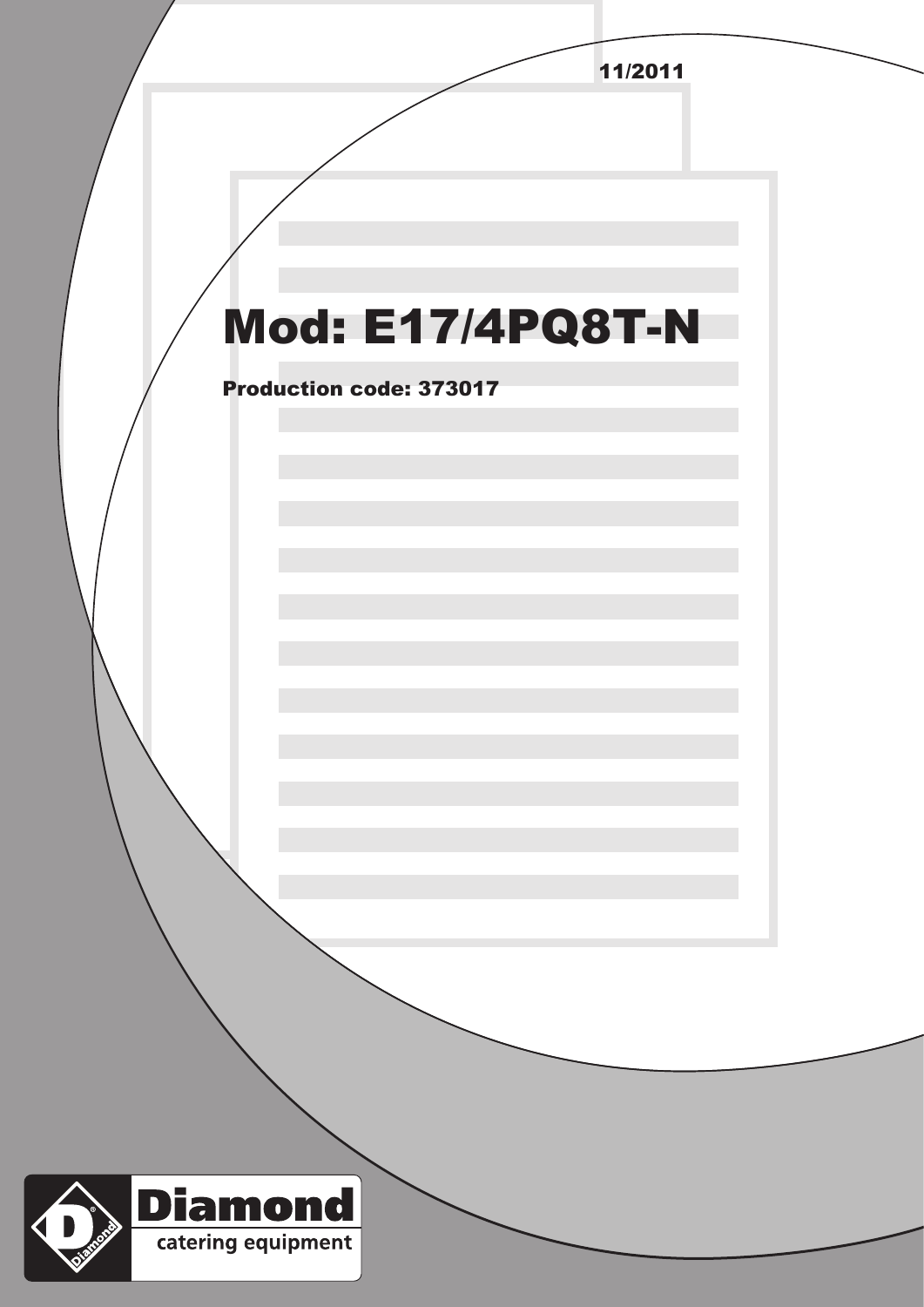#### **INDEX**

| 2. USE |  |
|--------|--|
|        |  |
|        |  |
|        |  |
|        |  |
|        |  |
|        |  |
|        |  |
|        |  |
|        |  |
|        |  |
|        |  |
|        |  |
|        |  |
|        |  |
|        |  |
|        |  |
|        |  |
|        |  |
|        |  |
|        |  |
|        |  |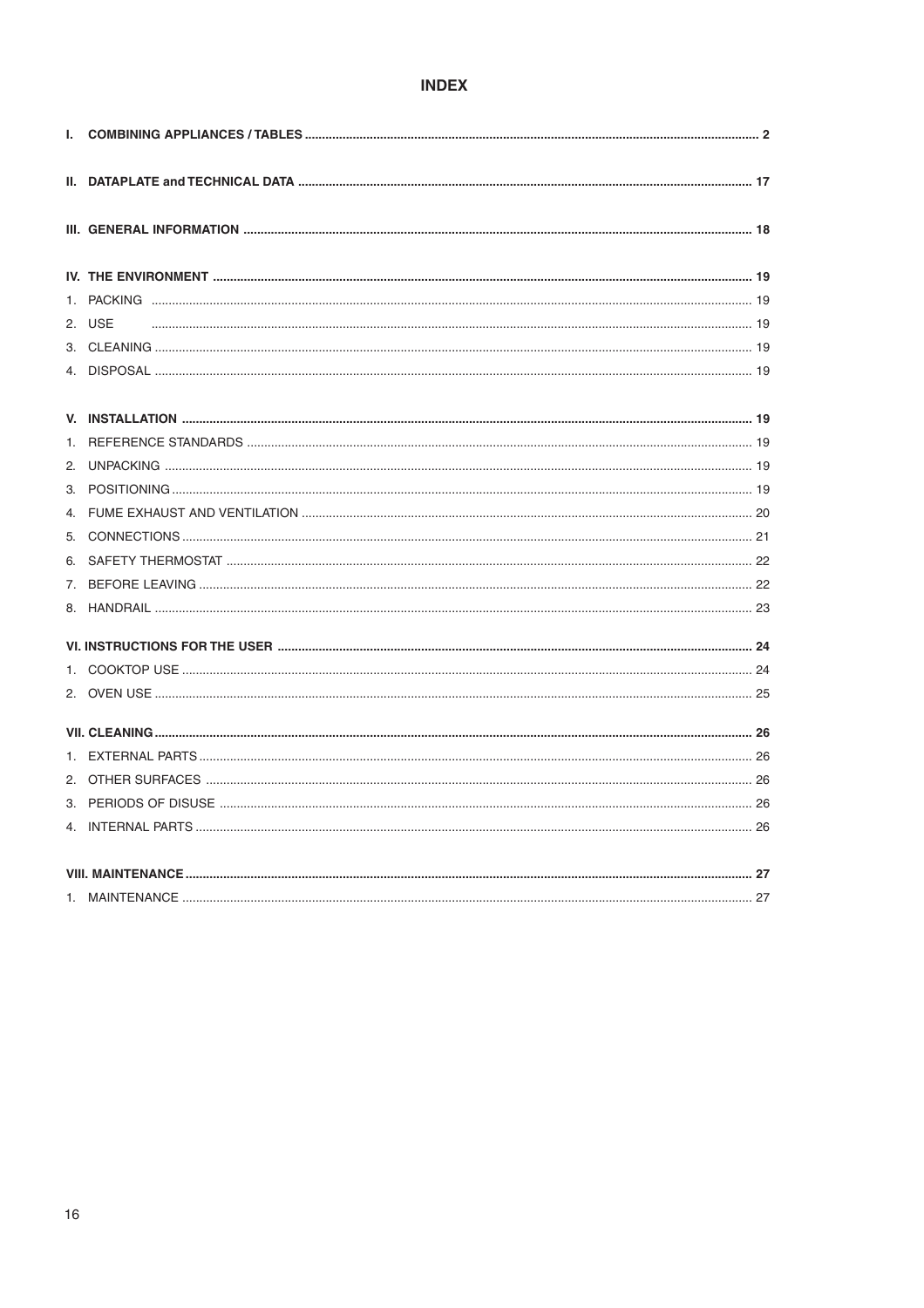# **II. DATAPLATE and TECHNICAL DATA**



#### **IMPORTANT**

This manual contains information relevant to various appliances. See the appliance dataplate located under the control panel in order to identify the appliance (see fig. above).

| TABLE A - Gas/electrical appliance technical data |              |                          |                          |        |                                                                                                                                                                                                                            |                          |                          |                                            |                                |        |                                |                                |                                        |                          |
|---------------------------------------------------|--------------|--------------------------|--------------------------|--------|----------------------------------------------------------------------------------------------------------------------------------------------------------------------------------------------------------------------------|--------------------------|--------------------------|--------------------------------------------|--------------------------------|--------|--------------------------------|--------------------------------|----------------------------------------|--------------------------|
| <b>MODELS</b><br><b>TECHNICAL DATA</b>            |              | 400mm                    | 800mm                    | 1200mm | +7GCGD2C00 +7GCGH4C00 +7GCGL6C00 +7GCGH4CG0<br>E7GCGD2C0A E7GCGH4C0A E7GCGL6C0A E7GCGH4CGA E7GCGL6C1A E7GCGH4CEA E7GCGL6C2A<br>Z7GCGD2C0A IZ7GCGH4C0A IZ7GCGL6C0A IZ7GCGH4CGA IZ7GCGL6C1A IZ7GCGH4CEA IZ7GCGL6C2A<br>800mm | 1200mm                   | 800mm                    | +7GCGL6C10 +7GCGH4CE0 +7GCGL6C20<br>1200mm | +7GCGD2C0A +7GCGH4C0A<br>400mm | 800mm  | +7GCGL6C1A +7GCGL6C2A<br>800mm | +7GCGH4CGA +7GCGH4CEA<br>800mm | +7GCGL6C0A +7GCGH4CEN<br><b>1200mm</b> | 800mm                    |
| Power supply voltage                              | $\mathbf{v}$ | $\overline{\phantom{a}}$ | $\overline{\phantom{a}}$ |        |                                                                                                                                                                                                                            | $\overline{\phantom{a}}$ | 400                      | 400                                        | $\overline{\phantom{a}}$       |        |                                | 400                            |                                        | 230                      |
| <b>Electrical power absorbed</b>                  | kW           | $\overline{\phantom{a}}$ | $\overline{\phantom{a}}$ |        | $\overline{\phantom{a}}$                                                                                                                                                                                                   |                          | 6                        | 6                                          | $\overline{\phantom{a}}$       |        | ۰                              | 6                              |                                        | 6                        |
| <b>Phases</b>                                     | $N^{\circ}$  | $\overline{\phantom{a}}$ | $\overline{\phantom{a}}$ |        | ٠                                                                                                                                                                                                                          |                          | 3N                       | 3N                                         | $\overline{\phantom{a}}$       |        | ۰                              | 3N                             |                                        | 3                        |
| Frequency                                         | <b>Hz</b>    | $\overline{\phantom{a}}$ | $\overline{\phantom{a}}$ |        | $\overline{\phantom{a}}$                                                                                                                                                                                                   | ۰                        | 50/60                    | 50/60                                      | $\overline{\phantom{a}}$       | $\sim$ | ۰                              | 50/60                          |                                        | 50/60                    |
| ISO 7/1 connection                                | ø            | 1/2"                     | 1/2"                     | 1/2"   | 1/2"                                                                                                                                                                                                                       | 1/2"                     | 1/2"                     | 1/2"                                       | 1/2"                           | 1/2"   | 1/2"                           | 1/2"                           | 1/2"                                   | 1/2"                     |
| Cooktop burners Ø60<br>(5.50-1.4 kW)              | Nr.          | $\overline{2}$           |                          |        | 4                                                                                                                                                                                                                          | 6                        | 4                        | 6                                          | $\overline{2}$                 |        |                                |                                | 6                                      |                          |
| <b>Cooktop nominal heat</b><br>output             | kW           | 11                       | 22                       | 33     | 22                                                                                                                                                                                                                         | 33                       | 22                       | 33                                         | 11                             | 22     | 22                             | 22                             | 33                                     | 22                       |
| <b>Type of construction</b>                       |              | A1                       | A1                       | A1     | A <sub>1</sub>                                                                                                                                                                                                             | A1                       | A1                       | A <sub>1</sub>                             | A1                             | A1     | Α1                             | A1                             | A1                                     | A1                       |
| Oven type                                         |              | $\overline{\phantom{a}}$ |                          | ۰      | Gas                                                                                                                                                                                                                        | Gas                      | <b>Electric</b>          | <b>Electric</b>                            | $\overline{\phantom{a}}$       | -      | Gas                            | <b>Electric</b>                | $\overline{\phantom{a}}$               | <b>Electric</b>          |
| Oven max, heat output                             | kW           | $\overline{\phantom{a}}$ | $\overline{\phantom{a}}$ | ۰      | 6                                                                                                                                                                                                                          | 6                        |                          | $\overline{\phantom{a}}$                   | $\overline{\phantom{a}}$       | ۰      | 6                              |                                | $\overline{\phantom{a}}$               | $\overline{\phantom{a}}$ |
| Oven min. heat output                             | kW           | $\overline{\phantom{a}}$ |                          | ۰      | ٠                                                                                                                                                                                                                          | $\overline{\phantom{a}}$ | $\overline{\phantom{a}}$ | $\overline{\phantom{a}}$                   |                                | ٠      | ۰                              | $\overline{\phantom{a}}$       | $\overline{\phantom{a}}$               |                          |
| Nominal heat output                               | kW           | 11                       | 22                       | 33     | 28                                                                                                                                                                                                                         | 39                       | 22                       | 33                                         | 11                             | 22     | 28                             | 22                             | 33                                     | 22                       |

| TABLE A - Electrical appliance technical data |                 |                     |                                   |                      |                                   |  |  |  |  |
|-----------------------------------------------|-----------------|---------------------|-----------------------------------|----------------------|-----------------------------------|--|--|--|--|
| <b>MODELS</b><br><b>TECHNICAL DATA</b>        |                 | +7ECED2R00<br>400mm | +7ECEH4R00<br>+7ECEH4Q00<br>800mm | +7ECEL6R00<br>1200mm | +7ECEH4RE0<br>+7ECEH4QE0<br>800mm |  |  |  |  |
| Power supply voltage                          | V               | 380-400             | 380-400                           | 380-400              | 380-400                           |  |  |  |  |
| <b>Phases</b>                                 | N°              | 3N                  | 3N                                | 3N                   | 3N                                |  |  |  |  |
| Frequency                                     | <b>Hz</b>       | 50/60               | 50/60                             | 50/60                | 50/60                             |  |  |  |  |
| <b>Cooktop hot-plates</b><br>$(2.6$ kW)       | Nr.             | $\overline{2}$      | 4                                 | 6                    | 4                                 |  |  |  |  |
| <b>Cooktop hot-plate</b><br>max. power        | kW              | 5.2                 | 10.4                              | 15.6                 | 10.4                              |  |  |  |  |
| Oven max. power                               | kW              |                     |                                   |                      | 6                                 |  |  |  |  |
| Nominal max. power                            | kW              | $4.5 - 5.2$         | $9 - 10.4$                        | 13.5-15.6            | $14.6 - 16.4$                     |  |  |  |  |
| Power cable section                           | mm <sup>2</sup> | 4                   |                                   | 6                    |                                   |  |  |  |  |

| <b>TABLE A - Electrical appliance technical data</b> |                 |                     |                                   |                                   |                     |                     |                                   |                                   |                     |                     |
|------------------------------------------------------|-----------------|---------------------|-----------------------------------|-----------------------------------|---------------------|---------------------|-----------------------------------|-----------------------------------|---------------------|---------------------|
| <b>MODELS</b><br><b>TECHNICAL DATA</b>               |                 | +7ECED2R0N<br>400mm | +7ECEH4R0N<br>+7ECEH4Q0N<br>800mm | +7ECEH4REN<br>+7ECEH4QEN<br>800mm | +7ECMD2R05<br>400mm | +7ECMD2R06<br>400mm | +7ECMH4RE5<br>+7ECMH4QE5<br>800mm | +7ECMH4RE6<br>+7ECMH4QE6<br>800mm | +7ECML6Q25<br>800mm | +7ECML6Q26<br>800mm |
| Power supply voltage                                 | v               | 230                 | 230                               | 230                               | 400                 | 440                 | 400                               | 440                               | 400                 | 440                 |
| <b>Phases</b>                                        | $N^{\circ}$     | 3                   | 3                                 | 3                                 | 3                   | 3                   | 3                                 | 3                                 | 3                   | 3                   |
| Frequency                                            | <b>Hz</b>       | 50/60               | 50/60                             | 50/60                             | 50/60               | 50/60               | 50/60                             | 50/60                             | 50/60               | 50/60               |
| <b>Cooktop hot-plates</b><br>$(2.6$ kW)              | Nr.             | $\overline{2}$      | 4                                 | 4                                 | $\overline{2}$      | $\overline{2}$      | 4                                 | 4                                 | 4                   | 4                   |
| Cooktop hot-plate max.<br>power                      | kW              | 5.2                 | 10.4                              | 10.4                              | 5.2                 | 5,2                 | 10.4                              | 10.4                              | 10.4                | 10.4                |
| Oven max. power                                      | kW              |                     | $\blacksquare$                    | 6                                 | ۰                   | ۰                   | 6                                 | 6                                 | 6                   | 6                   |
| Nominal max. power                                   | kW              | $4.5 - 5.2$         | $9 - 10.4$                        | $14.6 - 16.4$                     | $4.5 - 5.2$         | $4.5 - 5.2$         | $14.6 - 16.4$                     | $14.6 - 16.4$                     | $14.6 - 16.4$       | $14.6 - 16.4$       |
| Power cable section                                  | mm <sup>2</sup> | 4                   | 4                                 | 4                                 | 4                   | 4                   | 4                                 | 4                                 | 4                   | 4                   |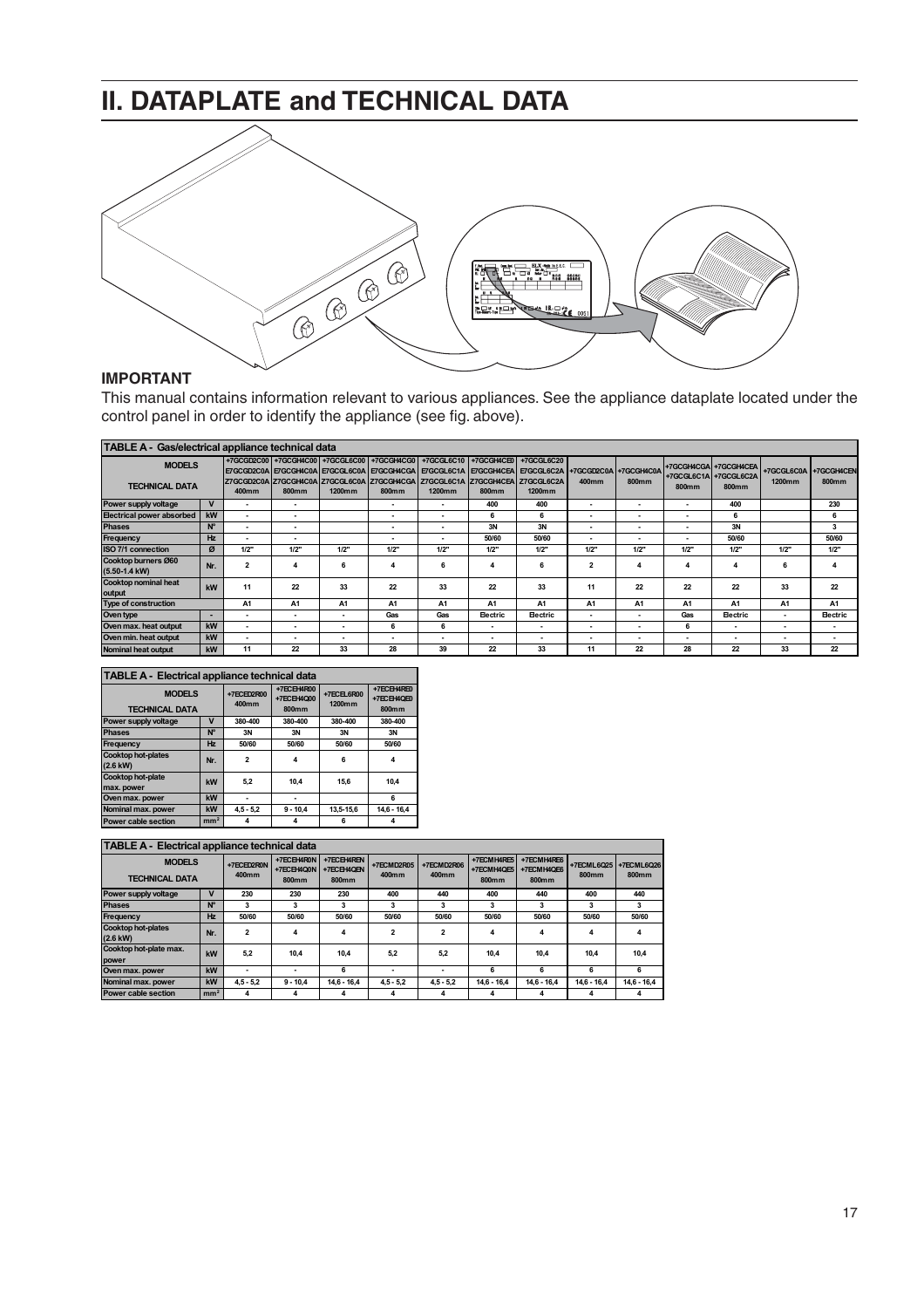# **III. GENERAL INSTRUCTIONS**



• Carefully read the instruction handbook before using the appliance.





• **FIRE HAZARD - Keep the area around the appliance clear and free from combustible materials. Do not keep flammable materials in the vicinity of the appliance.**

**• Install the appliance in a well-ventilated place to avoid the creation of dangerous mixtures of unburnt gases in the room.**

Air recirculation must take in account the air necessary for combustion, 2 m<sup>3</sup>/h/kW gas power, and **also the "well-being" of those working in the kitchen.**

**Inadequate ventilation causes asphyxia. Do not obstruct the ventilation system of the place where the appliance is installed. Do not obstruct the vents or ducts of this or other appliances.**



**• Place emergency telephone numbers in a visible position.**

- Installation, maintenance and conversion to another type of gas must only be carried out by qualified personnel authorised by the manufacturer. For assistance, contact an authorised technical centre. Demand original spare parts.
- This equipment is designed for cooking food. It is intended for industrial use. Any other use is to be considered **improper**.
- This appliance is not intended for use by people (including children) with limited physical, sensory or mental abilities or without experience and knowledge of it, unless they are supervised or instructed in its use by a person responsible for their safety.
- The appliance must be used by **trained personnel**. Do not leave the appliance unattended when operating.



• Turn the appliance off in case of fault or poor operation.

• Do not use products (even if diluted) containing chlorine (sodium hypochlorite, hydrochloric or muriatic acid, etc.) to clean the appliance or the floor under it. Do not use metal tools to clean steel parts (wire brushes or Scotch Brite type scouring pads).

- Do not allow oil or grease to come into contact with plastic parts.
- Do not allow dirt, fat, food or other residuals to form deposits on the appliance.
- Do not clean the appliance with direct jets of water.
- The symbol **Loss a** given on the product indicates that it should **not** be considered domestic waste, but must be correctly disposed of in order to prevent any negative consequences for the environment and the health of persons. For further information regarding the recycling of this product, contact the product agent or local dealer, the after-sales service or the local body responsible for waste disposal.
- **Warnings:**
- Do not store or use gasoline or other flammable vapours, liquids or items in the vicinity of this or any other appliance.
- Do not spray aerosols in the vicinity of this appliance while it is in operation.
- Never check for leaks with an open flame
- The appliance is not suitable for a marine environment.

**Failure to observe the above can compromise the safety of the appliance. Failure to observe the above invalidates the warranty.**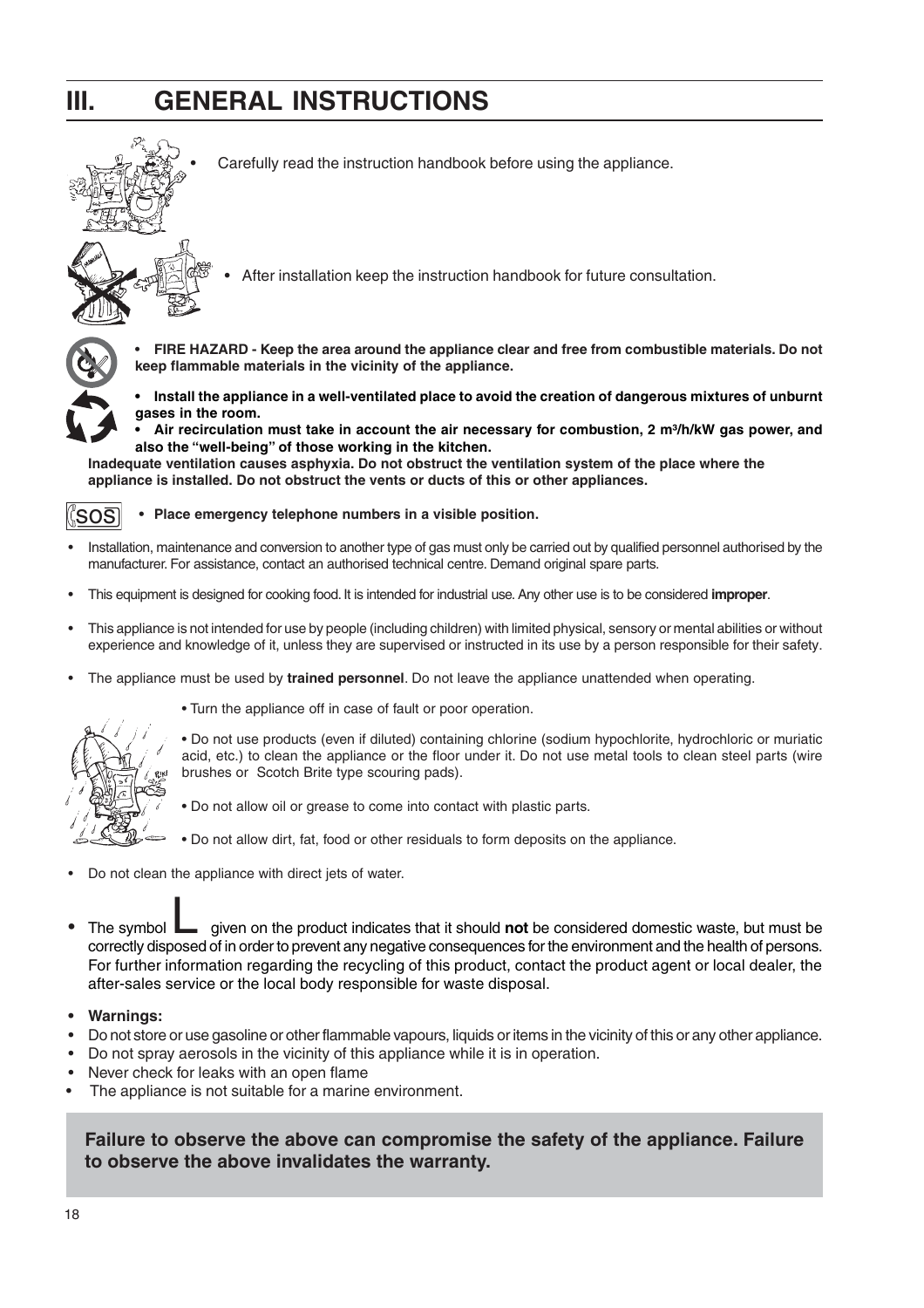# **IV. THE ENVIRONMENT**

## **1. PACKING**



Packing materials are environment friendly and can be stored without risk, or burned in a special waste incineration plant.

Recyclable plastic components are marked with:



**Polyethylene:** outer wrapping, instruction booklet bag, gas nozzle bag.

**Polypropylene:** roof packing panels, straps.

**Polystyrene foam:** corner protectors.

# **2. USE**

Our appliances offer high performance and efficiency. To reduce consumption of electricity, water or gas, do not use the appliance empty or in conditions that compromise optimal efficiency (e.g. with doors or lids open, etc.); the appliance is used in a well-ventilated place to avoid the creation of dangerous mixtures of unburnt gases in the room. Whenever possible, pre-heat only before use.

# **3. CLEANING**

In order to reduce the emission of pollutants into the environment, clean the appliance (externally and when necessary internally) with products that are more than 90% biodegradable (for further information, see chap. V "CLEANING").

# **4. DISPOSAL**



Do not disperse in the environment. Our appliances are manufactured using more than 90% (in weight) recyclable metals (stainless steel, iron, aluminium, galvanised sheet, copper, etc.).

Make the appliance unusable by removing the power cable and any compartment or cavity closing mechanisms (when present) in order to avoid the risk of someone becoming closed inside.

# **V. INSTALLATION**

• Carefully read the installation and maintenance procedures given in this instruction manual before installing the appliance.



• Installation, maintenance and conversion to another type of gas must only be carried out by qualified personnel authorised by the manufacturer.

Failure to observe the correct appliance installation, conversion and modification procedures can cause damage to the appliance, danger to persons and invalidates the Manufacturer's warranty.

# **1. REFERENCE STANDARDS**

- Install the appliance in accordance with the safety regulations and local laws of the country where used.
- **AUSTRALIA**: this appliance shall be installed only by authorised persons and in accordance with the manufacturer's installation instructions, local gas fitting regulations,municipal building codes, electrical wiring regulations, local water supply regulations, AS5601-gas installation, health authorites and any other statutory regulations.

## **2. UNPACKING**

#### **IMPORTANT!**

**Immediately check for any damage caused during transport.**

- The forwarder is responsible for the goods during transport and delivery.
- Inspect the packing before and after unloading.
- Make a complaint to the forwarder in case of visible or hidden damage, reporting any damage or shortages on the dispatch note on delivery.
- The driver must sign the dispatch note: The forwarder can reject the claim if the dispatch note is not signed (the forwarder can provide the necessary form).

• Unpack, taking care not to damage the equipment. Wear protective gloves.

- Carefully remove the protective film from metal surfaces and clean any traces of glue with a suitable solvent.
- For hidden damage or shortages becoming apparent only after unpacking, request the forwarder for inspection of the goods within and not later than 15 days of delivery.
- Keep all the documentation contained in the packing.

# **3. POSITIONING**

- Handle the equipment with care in order to avoid damage or danger to persons. Use a pallet for handling and positioning.
- The installation diagram given in this instruction manual gives the appliance dimensions and the position of connections (gas, electricity, water). Check that they are available and ready for making all the necessary connections.
- The appliance can be installed separately or combined with other appliances of the same range.
- The appliances are not designed for built-in installation. Leave at least 10 cm between the appliance and side or rear non-combustible walls.

Leave at least 25 cm between the appliance and side or rear walls made from combustible materials.

- Suitably insulate surfaces that are at distances less than those recommended.
- Maintain an adequate distance between the appliance and any combustible walls. Do not store or use flammable materials and liquids near the appliance.
- Leave an adequate space between the appliance and any side walls in order to enable subsequent servicing or maintenance operations.
- Check and if necessary level the appliance after positioning. Incorrect levelling of the appliance can affect combustion and cause malfunctioning.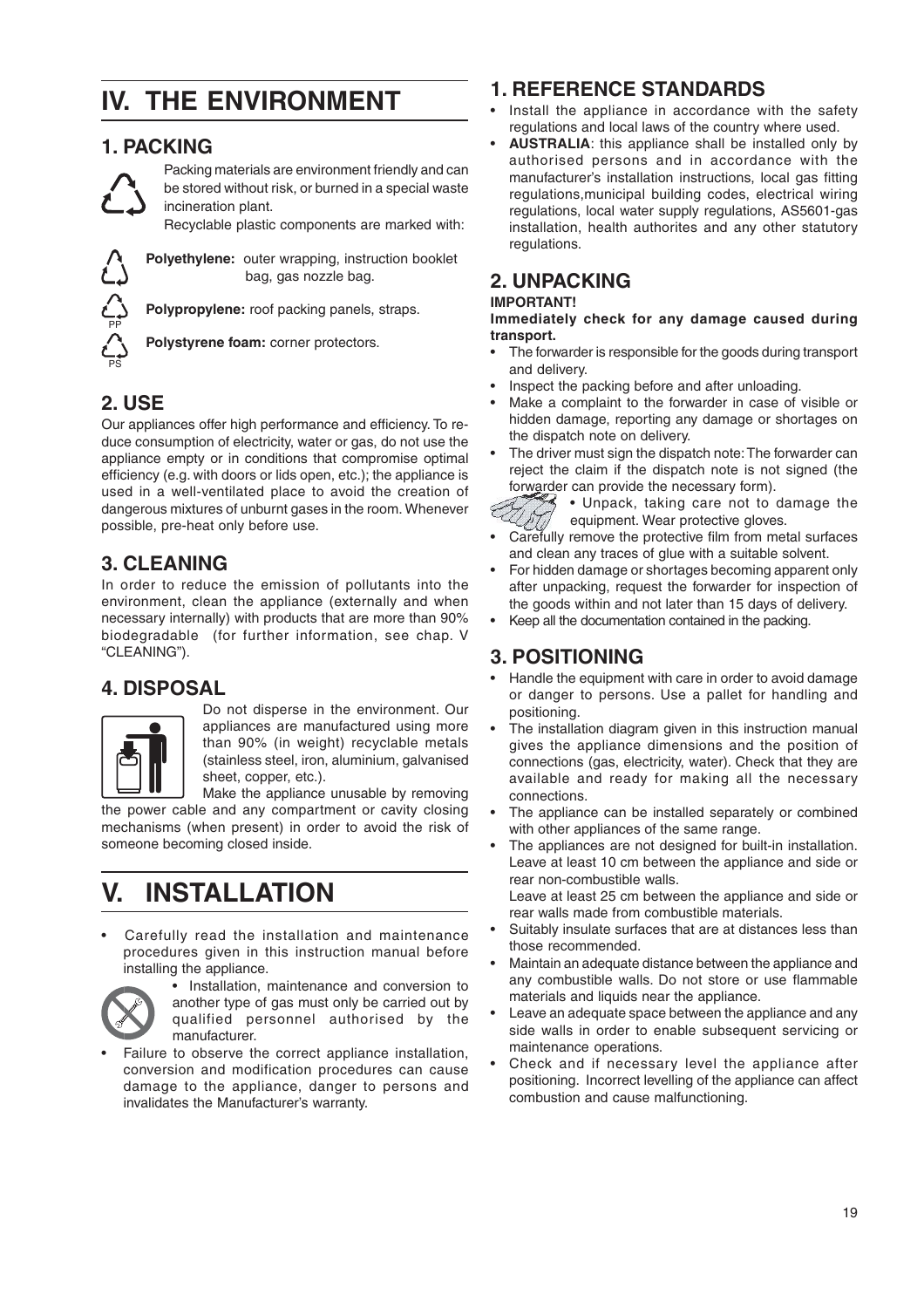#### **3.1. COMBINING APPLIANCES**

- (Fig.1A) Remove the control panels of the appliances by undoing the 4 fixing screws.
- (Fig.1B) Remove the fixing screw nearest the control panel, from each side to be joined.
- (Fig.1D) Bring the appliances together and level them by turning the feet until the tops match.
- (Fig.1C) Turn one of the two plates inside the appliances 180º.
- (Fig.1E) From inside the control panel of the same appliance, join them at the front side, screwing one TE M5x40 screw (supplied) on the opposite insert.

#### **3.2. FLOOR FIXING**

To avoid accidental tipping of built-in half-module appliances installed separately, fix them to the floor carefully following the instructions enclosed with the corresponding accessory (F206136).

#### **3.3 INSTALLATION ON BRIDGE, CANTILEVER FRAME OR CEMENT PLINTH**

Carefully follow the instructions enclosed with the corresponding accessory.

Follow the instructions supplied with the optional product chosen.

#### **3.4. SEALING GAPS BETWEEN APPLIANCES**

Follow the instructions supplied with the optional sealing paste pack.

## **4. FUME EXHAUST**

For **Australia**, ventilation must be in accordance with australian building codes and kitchen exhaust hoods must comply with AS/NZS1668.1 and AS 1668.2

## **4.1. TYPE "A1" APPLIANCES**

Position type "A1" appliances under an extraction hood to ensure removal of fumes and steam produced by cooking.

# **4.2. TYPE "B" APPLIANCES**

(in conformity with the definition given in the Installation Technical Regulations DIN-DVGW G634: 1998)

Whenever the appliance dataplate specifies only type Axx, such appliances are not designed for being directly connected to a flue or fume exhaust pipe run to the outside. However, the same appliance can be installed under an extractor hood or similar forced extraction system for fumes.

#### **4.2.1. CONNECTION FLUE**

- Remove the grille from the fume exhaust.
- Install the connection flue, following the instructions supplied with the accessory (optional).

#### **4.2.2. INSTALLATION UNDER AN EXTRACTOR HOOD**

- Place the appliance under the extractor hood (fig. opposite).
- Raise the fume exhaust pipe without altering the section.
- Do not install dampers.
- The correct height of the exhaust pipe and the relative distance from the extraction hood must comply with current standards.
- The end of the exhaust pipe must be at least 1.8 m from the support surface of the appliance.

**Note!** The system must ensure that: a) the fume exhaust is not obstructed; b) the length of the exhaust pipe does not exceed 3 m. Use the adapter for connecting fume ducts of different diameters.

**• SUB CLAUSES 4.1/4.2 are not relevant for australian standard.**

## **5. CONNECTIONS**



- Any installation work or maintenance to the supply system (gas, electricity, water) must only be carried out by the utility company or an authorised installation technician.
- See the appliance dataplate for the product code.
- See the installation diagram for the type and position of appliance connections.

#### **5.1. GAS APPLIANCES**

**IMPORTANT!** Ensure that the available gas supply matches the data label; to convert the gas type, follow the instructions in par. 5.1.6. in this chapter.

#### **5.1.1. BEFORE CONNECTING**

- Make sure the appliance is arranged for the type of gas to be used. Otherwise, carefully follow the instructions given in the chapter: "Gas appliance conversion / adjustment".
- Fit a rapid gas shut-off cock/valve ahead of each appliance. Install the cock/valve in an easily accessed place.



- Clean the pipes to remove any dust, dirt or foreign matter which could block the supply.
- The gas supply line must ensure the gas flow necessary for full operation of all the appliances connected to the system. A supply line with insufficient flow will affect correct operation of the appliances connected to it.

#### **5.1.2. CONNECTION**

- See the installation diagram for the position of the gas connection on the bottom of the appliance.
- Remove the protective plastic cover (if present) from the appliance gas union before connecting.
- After installation, use soapy water to check connections for leaks.
- The gas conection is male 1/2" BSP.

#### **5.1.3. SUPPLY PRESSURE CHECK**

Make sure the appliance is suitable for the type of gas available, according to that given on the dataplate (otherwise, follow the instructions of par. "Conversion to another type of gas"). The supply pressure must be measured with the appliance operating, using a manometer (min. 0.1 mbar).

- Remove the control panel.
- Remove retaining screw "N" from the pressure point and connect the manometer "O" (fig. 2A-2B).
- Compare the value read on the manometer with that given in table B (see handbook Appendix)
- If the manometer gives a pressure outside the range of values in table B, do not start the appliance, and consult the gas company.

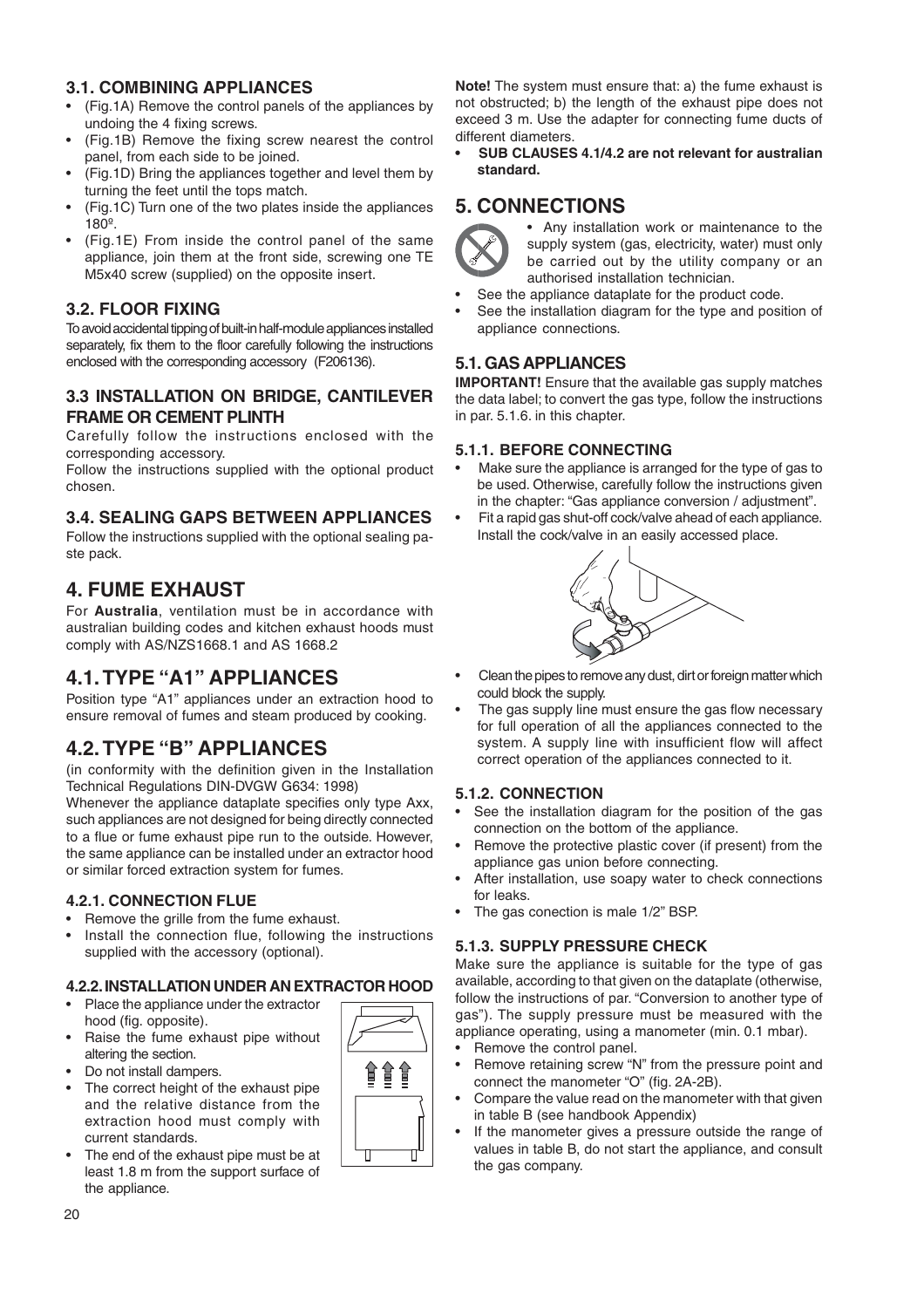#### **5.1.4 GAS PRESSURE REGULATOR**

If the gas pressure is higher than that specified or is difficult to regulate (not stable), install a gas pressure regulator (accessory code 927225) in an easily accessed position ahead of the appliance.

The pressure regulator should preferably be fitted horizontally, to ensure the right outlet pressure:

- "**1**" connection side gas from mains.
- "**2**" pressure regulator;
- "**3**" connection side gas towards the appliance;

The arrow on the regulator  $(\sqrt{})$  shows the gas flow direction.



**AUSTRALIA:** the gas pressure regulator supplied with the appliance must be fitted to the appliance inlet. Adjust the test point pressure with all hob burners operating at maximum setting as follow:

- 1.0 KPa for Natural gas
- 2.65 KPa for Propane gas

**NB!** These models are designed and certified for use with natural or propane gas.

#### **5.1.5. CHECKING THE PRIMARY AIR SUPPLY**

When the primary air supply is correctly adjusted, the flame does not "float" with burner cold and there is no flareback with burner hot.

• Undo screw "A" and position aerator "E" at distance "H" given on the Table B, retighten screw "A" and seal with paint (fig. 3A).

#### **5.1.6 CONVERSION TO ANOTHER TYPE OF GAS**

"Technical data/gas nozzles" Table B gives the type of nozzles to be used when replacing those installed by the manufacturer (the number is stamped on the nozzle body).

At the end of the procedure, carry out the following check-list:

| Check                                                                             |  |
|-----------------------------------------------------------------------------------|--|
| • burner nozzle/s replacement                                                     |  |
| • correct adjustment of primary air supply to<br>burner/s                         |  |
| · pilot nozzle/s replacement                                                      |  |
| • minimum flame screw/s replacement                                               |  |
| • correct adjustment pilot/s if necessary                                         |  |
| • correct adjustment of supply pressure<br>(see technical data/gas nozzles table) |  |
| • apply sticker (supplied)<br>with data of new gas type used                      |  |

#### **5.1.6.1 REPLACING THE MAIN BURNER NOZZLE** (cooktop)

- Unscrew nozzle "C" and replace it with the corresponding nozzle for the selected gas (Table. B, fig.3B) complying with that given in the following table.
- The nozzle diameter is given in hundredths of mm on the nozzle body.
- Fully retighten nozzle "C".

#### **5.1.6.2 REPLACING THE PILOT BURNER NOZZLE** (cooktop)

- Undo screw coupling "H" and replace nozzle "G" with one suitable for the gas type (Table B, fig.3C).
- The nozzle identification number is given on the nozzle body.
- Retighten screw coupling "H".

#### **5.1.6.3 REPLACING THE MINIMUM FLAME SCREW** (cooktop)

• Unscrew minimum flame screw "M" from the cock and replace it with one suitable for the type of gas (screw down fully) (Table B, fig.2B).

#### **5.1.6.4 REPLACING THE MAIN BURNER NOZZLE**

(oven)

- Remove the oven floor.
- Unscrew nozzle "F" (Table B, fig. 3A).
- Remove the nozzle and aerator.
- Replace nozzle "F" with the corresponding nozzle for the selected gas, according to that given in the table B.
- The nozzle diameter is given in hundredths of mm on the nozzle body.
- Insert nozzle "F" in aerator "E", then fit the two assembled components in their position, screwing the nozzle down tightly.

#### **5.1.6.5 REPLACING THE PILOT BURNER NOZZLE** (oven)

- Undo screw coupling "H" and replace nozzle "G" with one suitable for the gas type (Table B, fig.3D).
- The nozzle diameter is given in hundredths of mm on the nozzle body.
- Retighten coupling "H".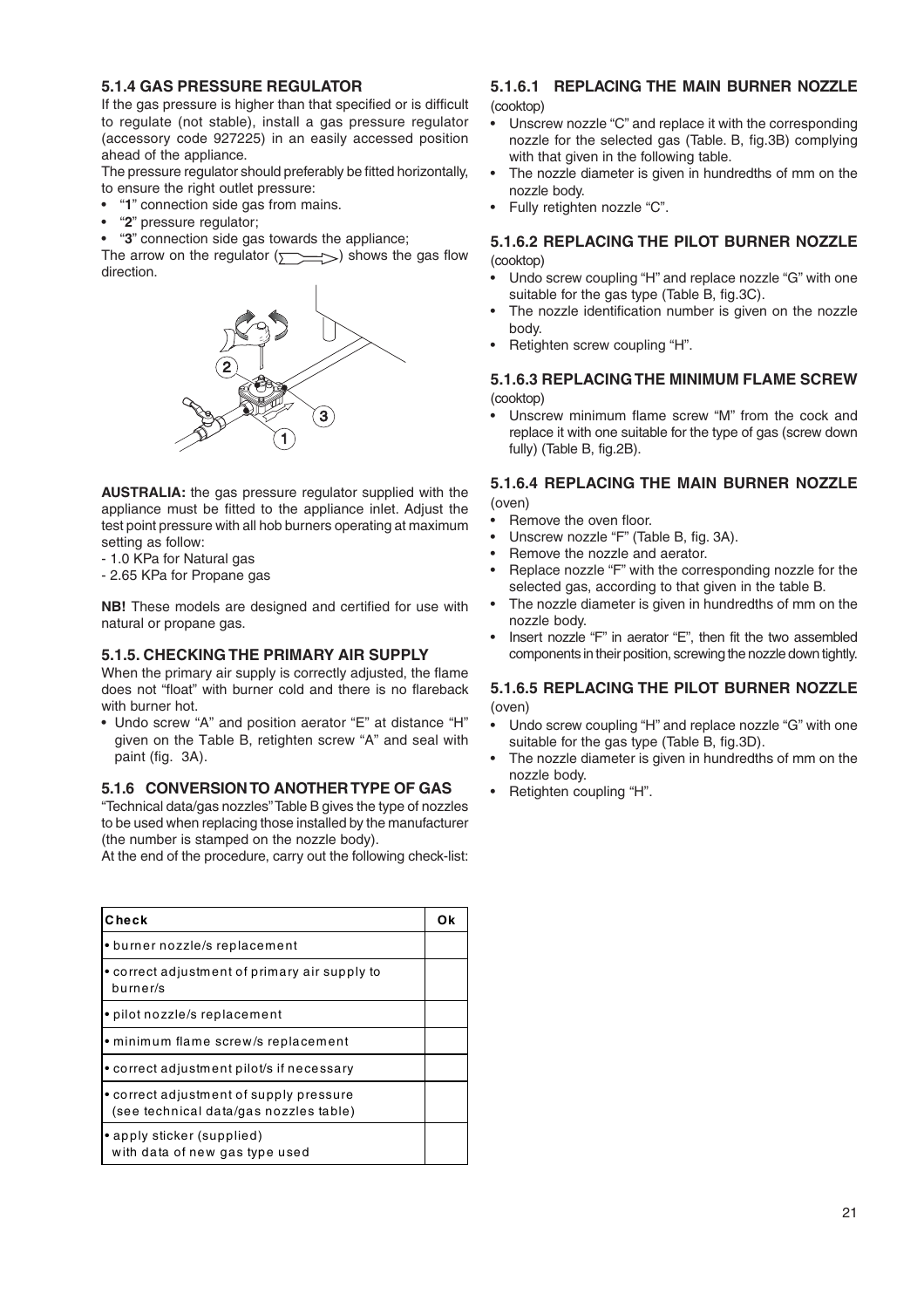#### **5.1.6.6 REPLACING THE ADJUSTMENT SPRING OF THE PRESSURE REGULATOR**

- Replace the spring of the pressure regulator with one suitable for the gas pressure type given in table B (see handbook Appendix) as follows:
- Remove the seal cap, seal cap gasket, adjusting screw and the spring.
- Insert the new spring and replace the adjusting screw.
- Connect a pressure gauge to the appliance's test point pressure (fig. 2A/2B).
- Ignite the appliance's burners so to have the maximum gas consumption.
- Regulate the adjustment screw until the pressure gauge shows the working pressure value (section 5.1.4 Gas pressure regulator).
- Replace the seal cap and gasket and screw tightly closed.
- Remove the pressure gauge and close the test point pressure.
- Prior to operation, test the gas pressure regulator for leaks.

# seal cap seal cap gasket spring adiusting screw

#### **5.2. ELECTRIC APPLIANCES**

**5.2.1. ELECTRICAL CONNECTION** (Fig. 4A - Table A) **IMPORTANT!** Before connecting, make sure the mains

- voltage and frequency match that given on the dataplate. To access the terminal board, remove the appliance control panel by undoing the fixing screws (fig. 4A 1-2).
- Connect the power cable to the terminal board as shown in the wiring diagram attached to the appliance.
- Secure the power cable with the cable gland.

**IMPORTANT!** The manufacturer declines any liability if the safety regulations are not respected.

#### **5.2.2. POWER CABLE**

Unless otherwise specified, our appliances are not equipped with a power cable. The installer must use a flexible cable having characteristics at least equivalent to H05RN-F rubber-insulated type cables. Protect the cable section outside the appliance with a metal or rigid plastic pipe.

#### **5.2.3. CIRCUIT BREAKER**

Install a circuit breaker ahead of the appliance. Contact opening distance and maximum leakage current must comply with current regulations.

#### **5.3. EQUIPOTENTIAL NODE AND EARTH CONNECTION**

Connect the appliance to an earth; it must be included in an equipotential node by means of the screw located at the front right under the frame. The screw is marked with the symbol **.**

# **6. SAFETY THERMOSTAT**

Some of our appliance models use a safety thermostat that cuts in automatically when temperatures exceed a set value, shutting off the gas supply (gas appliances) or the electricity (electric appliances).

#### **6.1. RESET**

• Wait until the appliance has cooled down: a suitable temperature for resetting is approx. 90°C.

Press the red button on the safety thermostat body.

**IMPORTANT!** If resetting requires the removal of a protective part (e.g. control panel) this must be done by a specialised technician. Tampering with the safety thermostat invalidates the warranty.

# **7. BEFORE LEAVING**

Check all connection for gas leaks with soap and water. Do not use a naked flame for detecting leaks. Ignite all burners both individually and combined to ensure correct operation of gas valves, burners and ignition. Turn gas taps to low flame for each burner, individually and separately, when satisfied with the appliance, please, instruct the user on the correct method of operation. In case the appliancefails to operate correctly after all checks have been carried out, refer to the authorised service provider.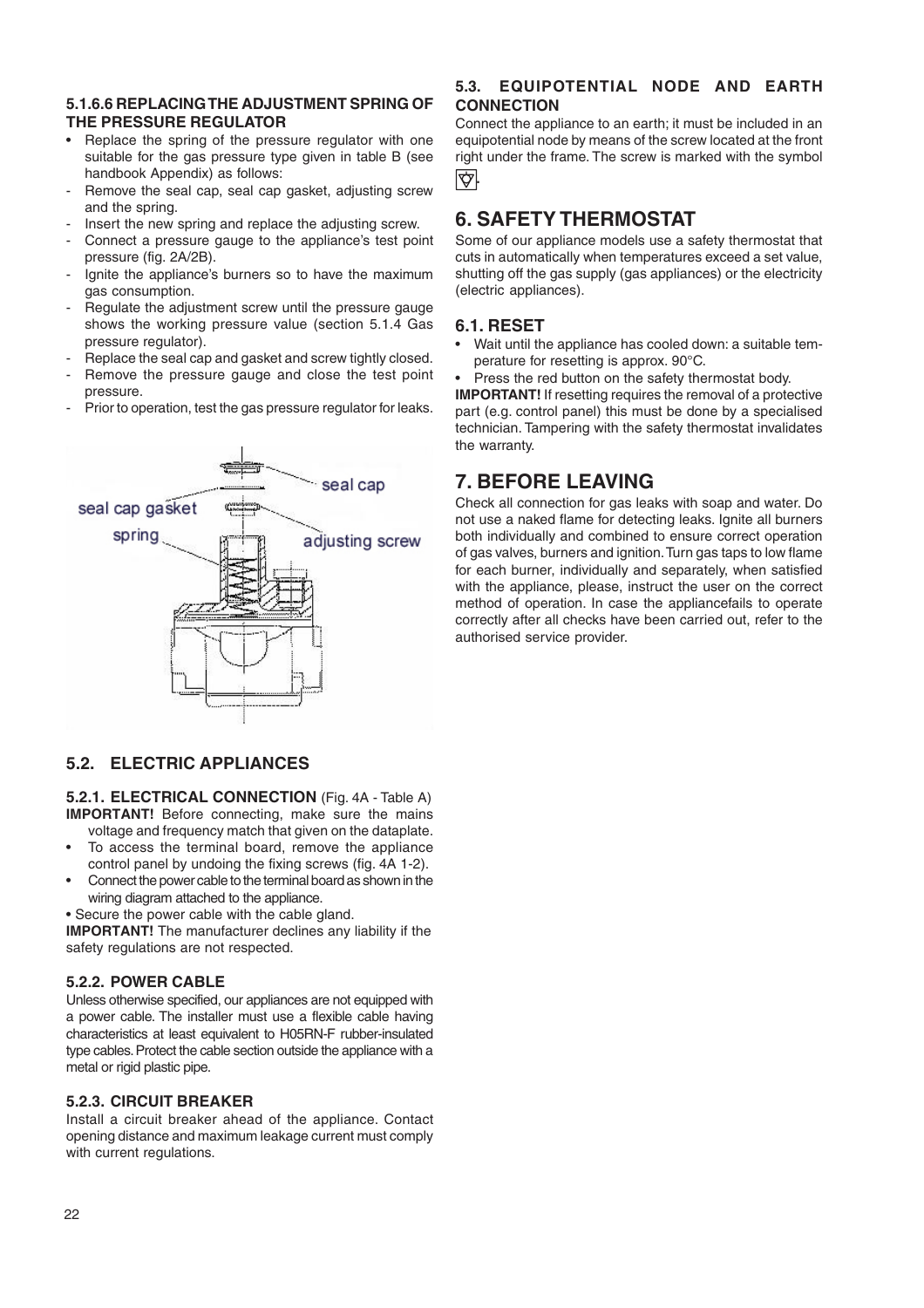## **8. HANDRAIL**

Marine appliances are equipped with a front handrail that can be fitted by drilling the shelf according to the following diagram



#### **8.1. INSTALLATION OF HANDRAIL**

#### **8.1.1 PREPARATION FOR INSTALLING ACCESSORY:**

• Prepare the equipment by drilling the edge of the top (make ø6 holes) at points "A". For 1200mm and 1600mm appliances also drill at point "B";

#### **8.1.2 ZANUSSI HANDRAIL**

• Screw supports "D" on handrail "C" and insert them at the holes prepared.

• Insert reinforcement plate "R" and fix the supports "S" with the nuts and washer.



#### **8.1.3 ELECTROLUX HANDRAIL**

• Fix supports "A" to the edge of the top at the holes prepared, with screw "B", plate "C" and respective nuts and washer, as shown in the figure.

• Fit handrail "D" on support "A" and secure it with screw "E", as shown in the figure.

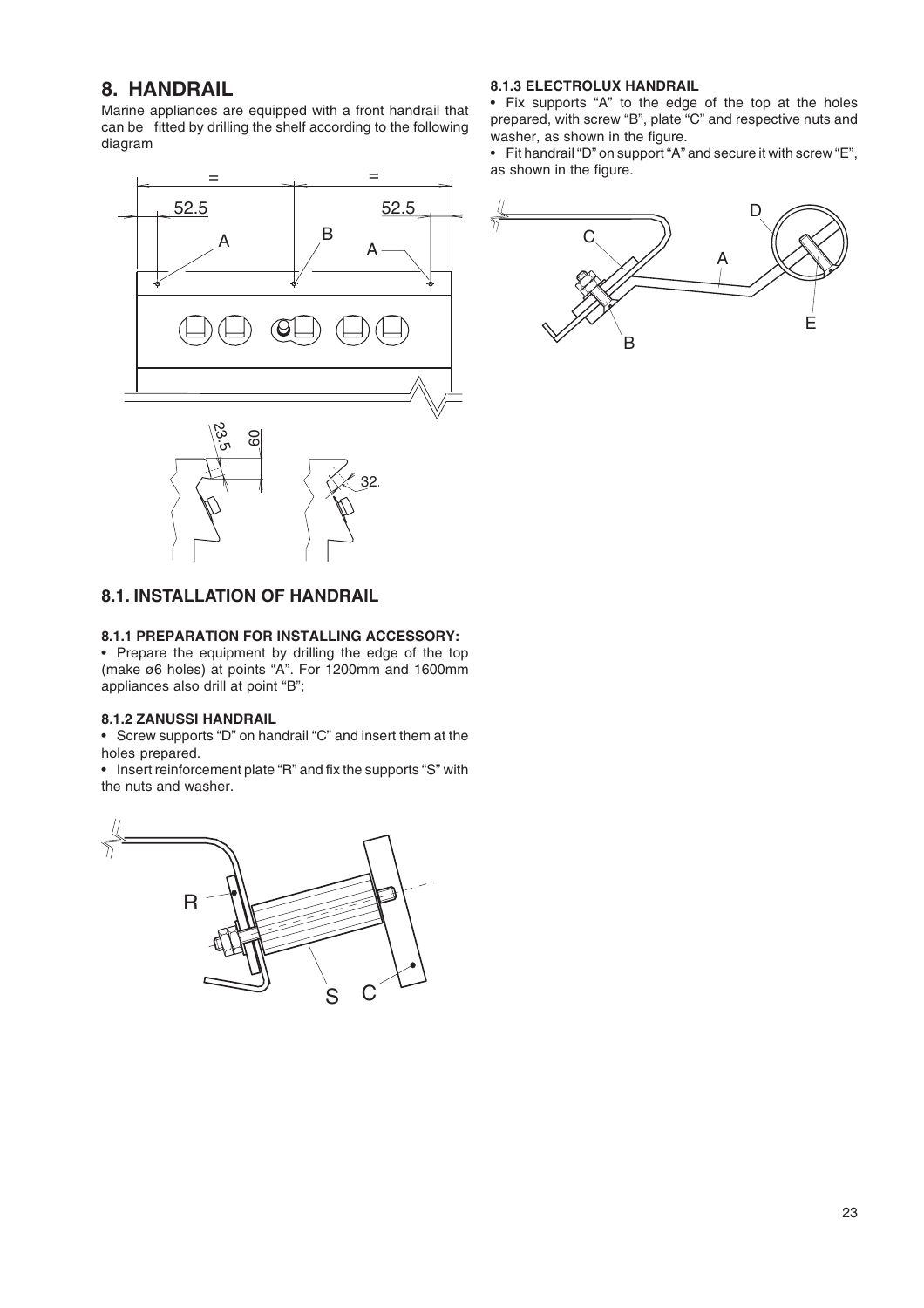# **IV. INSTRUCTIONS FOR THE USER**

# **1. COOKTOP USE**

#### **GAS MODELS**

#### **Lighting cooktop burners**

The gas cock control knob has 4 positions:

- Off position pilot ignition max. flame
	- min. flame



#### **Lighting**

• Press and turn knob "H" to "pilot on".

Press the knob down fully and hold a flame to the pilot in order to light. Hold the knob down for about 20 seconds; when released, the pilot flame must remain lit. If it does not, repeat the operation.

- To light the main burner, turn the knob from "pilot on" to "max. flame".
- For the minimum flame, turn the knob from "max. flame" to "min. flame".

#### **Turning off**

- Turn the knob from "max. flame" or "min. flame" to "pilot on".
- To shut off the pilot, press the knob lightly and turn it to "off".

**NB**: Incorrect positioning of the flame spreader can create problems in combustion.



• Before lighting the burners make sure the flame spreaders are turned to the stop position.

## **1.2. ELECTRIC MODELS**

- Equipped with rapid heating electric hot-plates each of 2.6 kW power.
- To ensure long life of the hot-plates, observe the following: use flat-bottomed pots;
- do not leave the hot-plates switched on without pots or with empty pots.
- do not spill cold liquids on the hot-plate when hot.



#### **Switching on**

- Turn the appliance on at the main switch.
- Turn control knob "B" of the required hot-plate, to one of the six available positions marked on the control panel, bearing in mind that "1" corresponds to minimum power and "6" corresponds to maximum power.

Lighting up of green indicator "A" signals that the corresponding hot-plate is on.

To adjust hot-plate heat, turn the knobs firstly to "6"; on reaching maximum cooking or boiling temperature, turn the knob to a lower setting.

#### **Turning off**

Turn the control knobs to "0".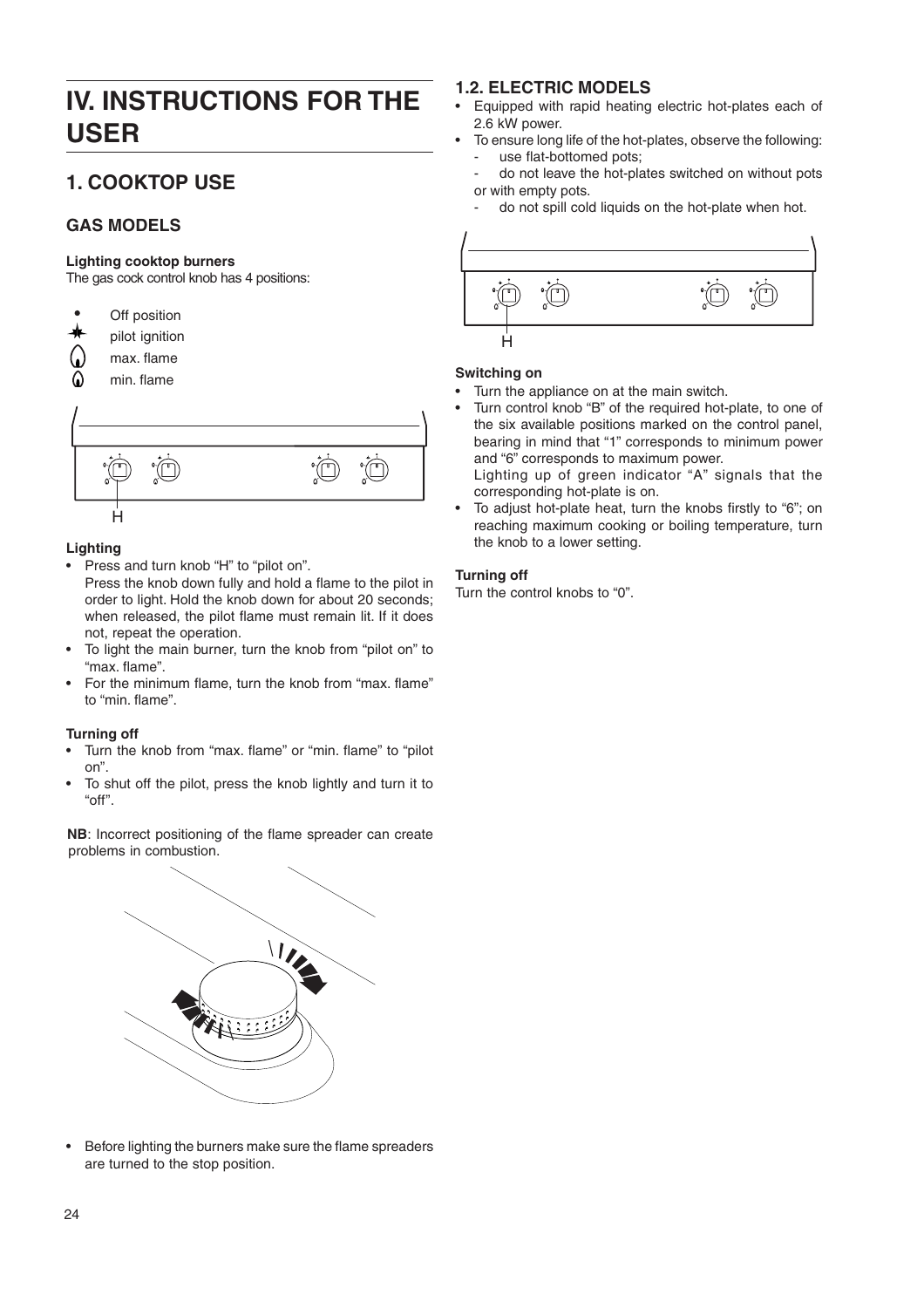# **2. OVEN USE**

#### **2.1. GAS MODELS**

The thermostatic valve control knob has the following positions:

- Off position
- pilot ignition
- pilot
- burner



- Lightly press knob "I" and turn it a few degrees anticlockwise to release it.
- Press down fully and turn it to "pilot ignition"; a click will indicate sparking.
- Keep knob "I" pressed and turn it to "pilot", holding it in that position for about 15-20 seconds to allow the gas to reach the pilot burner (pilot ignition) and the thermocouple to heat.
- With the pilot lit, turn knob "l" from "pilot" to "burner" to light the latter.
- At this point, knob "L" can be used to select the required temperature.

**WARNING**: the knob must remain on "burner" position when operating the oven. Do not operate the oven with this knob "I" in any other position.

**NB:** The appliance's oven should only be operated with Knob "I" turned to "burner" position.

#### **2.1.1 ITERLOCK**

The oven gas valve has an interlock device which prevents immediate re-lighting (for about 40 seconds) of the oven in the event it is accidentally turned off. This ensures the flow of gas which has possibly accumulated inside the oven, and better safety.

#### **Turning off**

- Turn knob "I" clockwise to position "pilot".
- Then press the knob down and turn it to position "Off".
- **Note**: if removing knob "L" for cleaning, always turn knob fully clockwise to the lowest setting and replace the knob so that the mark on the knob aligns with the lowest temperature marking. Failure to replace the knob correctly will result in inaccurate oven temperature.

#### **2.2. ELECTRIC MODELS**

The heating elements are controlled by a 4-position selector knob "D", whereas the oven temperature is controlled by a thermostat "E".

Use the selector knob to choose the most suitable type of heating, using the appropriate heating elements:

- Off position O
	- "appliance On" position
	- upper and lower heating elements
	- upper heating element

1

lower heating element



#### **NB:**

The oven door must be closed for all types of cooking.

#### **Switching on**

Turn heating element control knob "D" to the required setting. Lighting up of green indicator "A" signals that the power is on.

Turn thermostat knob "E" to the required cooking temperature (between 100 and 300 °C). Lighting up of yellow indicator "G" signals that the heating elements are on; it goes off when the oven reaches the set temperature.

#### **Switching off**

Turn the control knobs to the off position "0". Turn off the electrical switch installed ahead of the appliance.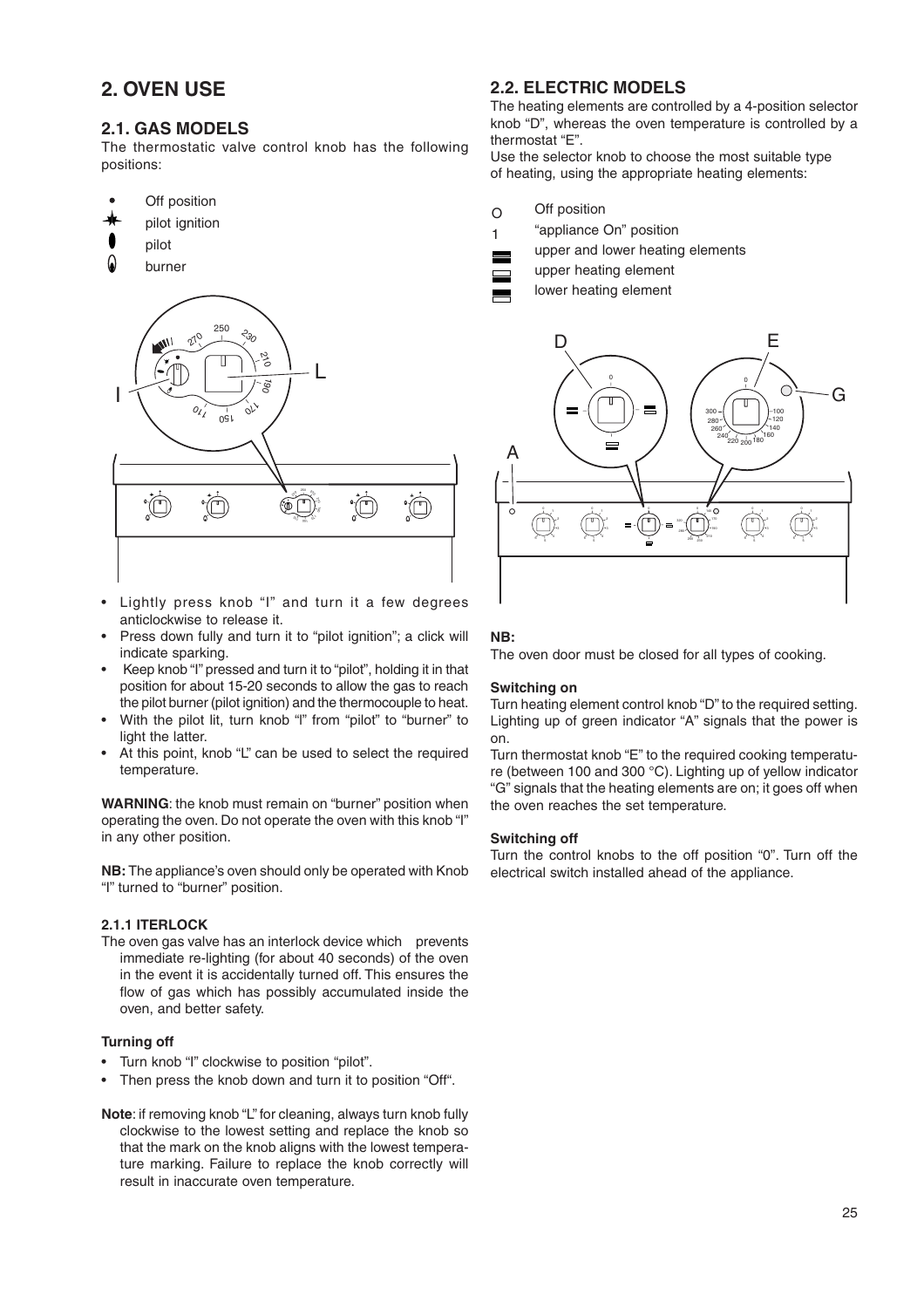# **V. CLEANING**

#### **CAUTION!**

Before carrying out any cleaning operation, disconnect the appliance from the power supply.

# **1. EXTERNAL PARTS**

SATIN-FINISH STEEL SURFACES (daily)

- Clean all steel surfaces: dirt can be easily removed as soon as it forms.
- Remove grime, fat and other cooking residuals from steel surfaces when cool using soapy water, with or without detergent, and a cloth or sponge. Dry the surfaces thoroughly after cleaning.
- In case of encrusted grime, fat or food residuals go over with a cloth or sponge, wiping with the grain of the satin finish, and rinsing often: rubbing in a circular motion combined with the particles of dirt on the cloth/sponge could ruin the steel's satin finish.
- Metal objects can ruin or damage the steel: ruined surfaces become dirty more easily and are more subject to corrosion.
- Restore the satin finish if necessary.

#### SURFACES BLACKENED BY HEAT (when necessary)

Exposure to high temperatures can cause the formation of dark marks. These do not constitute damage and can be removed by following the instructions given in the previous paragraph.

NB: Avoid dirtying the inside of the Venturi tubes.

# **2. OTHER SURFACES**

CAST IRON ELECTRIC HOT-PLATES

Clean the hot-plates with a damp cloth, then switch them on for a few minutes to dry rapidly; lastly, lubricate them with a light film of cooking oil. DO NOT pour cold liquids on the hotplates while they are hot.

**IMPORTANT!** With electric appliances, make sure no water comes into contact with electrical components: water penetration can cause short circuiting and dissipation, tripping the appliance's protection devices.

# **3. PERIODS OF DISUSE**

If the equipment is not going to be used for some time, take the following precautions:

- Close cocks or main switches ahead of the appliances.
- Go over all stainless-steel surfaces vigorously with a cloth moistened with paraffin oil in order to spread a protective film.
- Periodically air the room.
- Have the appliance checked before using it again.
- To prevent too rapid evaporation of accumulated moisture with consequent breakage of elements, switch electric appliances on at minimum heat for at least 45 minutes before reuse.

### **4. INTERNAL PARTS** (every 6 months)

#### **IMPORTANT! Operations to be carried out only by specialised technicians.**

- Check the condition of internal parts.
- Remove any deposits of grime inside the appliance.
- Check and clean the discharge system.

**NB !** In particular environmental conditions (e.g. **intensive** use of the appliance, salty environment, etc.) the above cleaning should be more frequent.



The presence of dirt inside the appliance can obstruct the nozzles, and thus affect the flame.